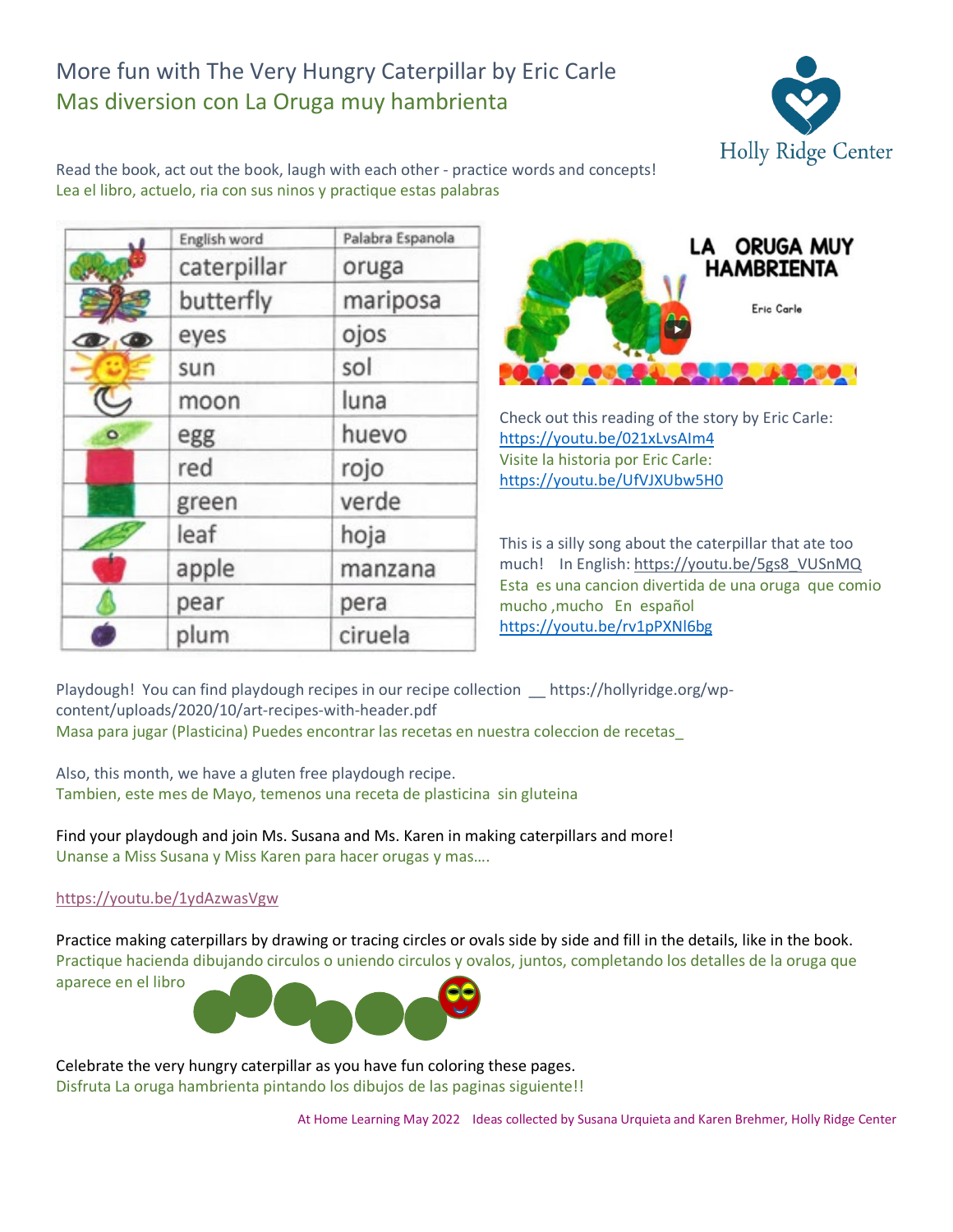

Have fun with the coloring pages attached.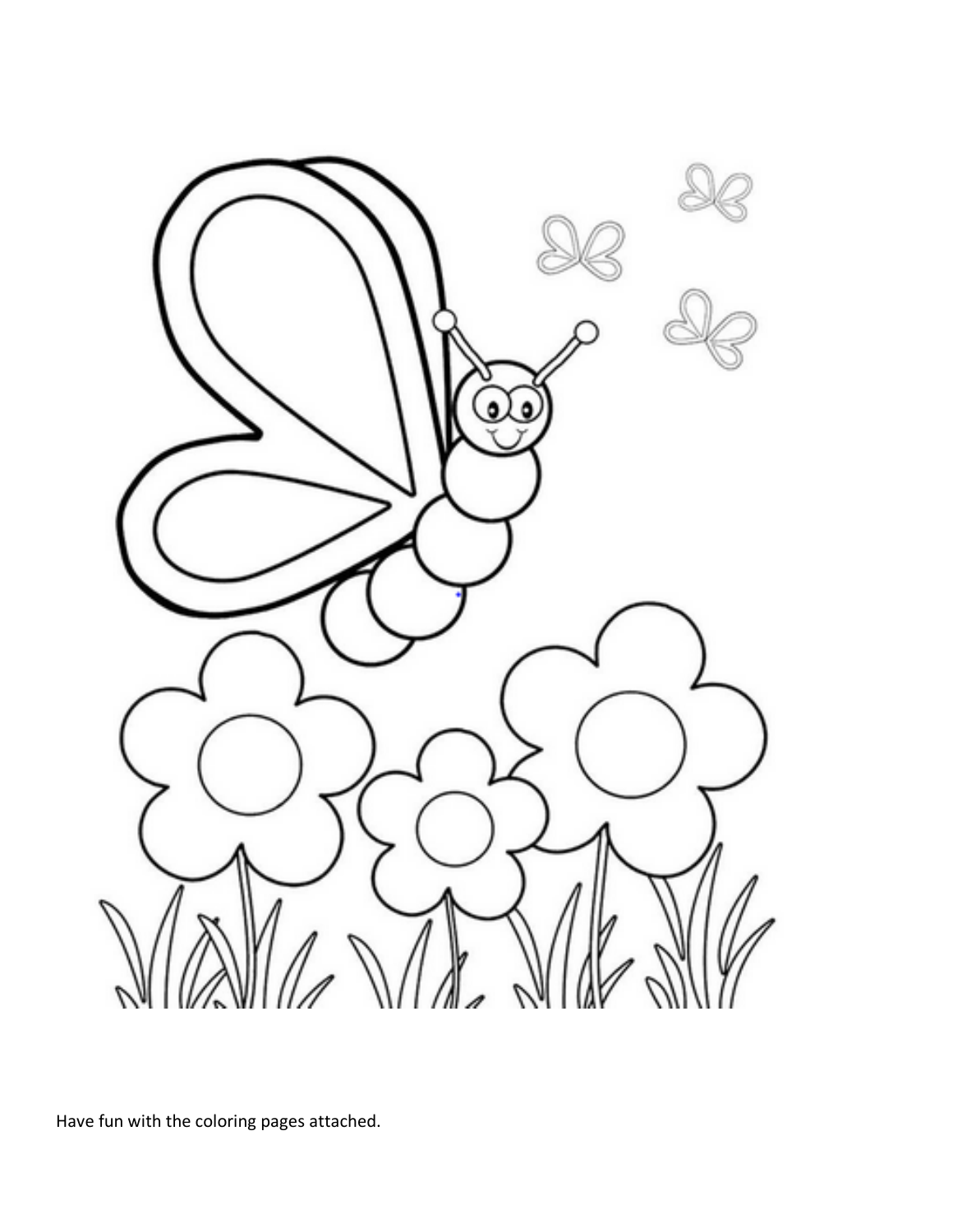

TheLittleLadybird.com